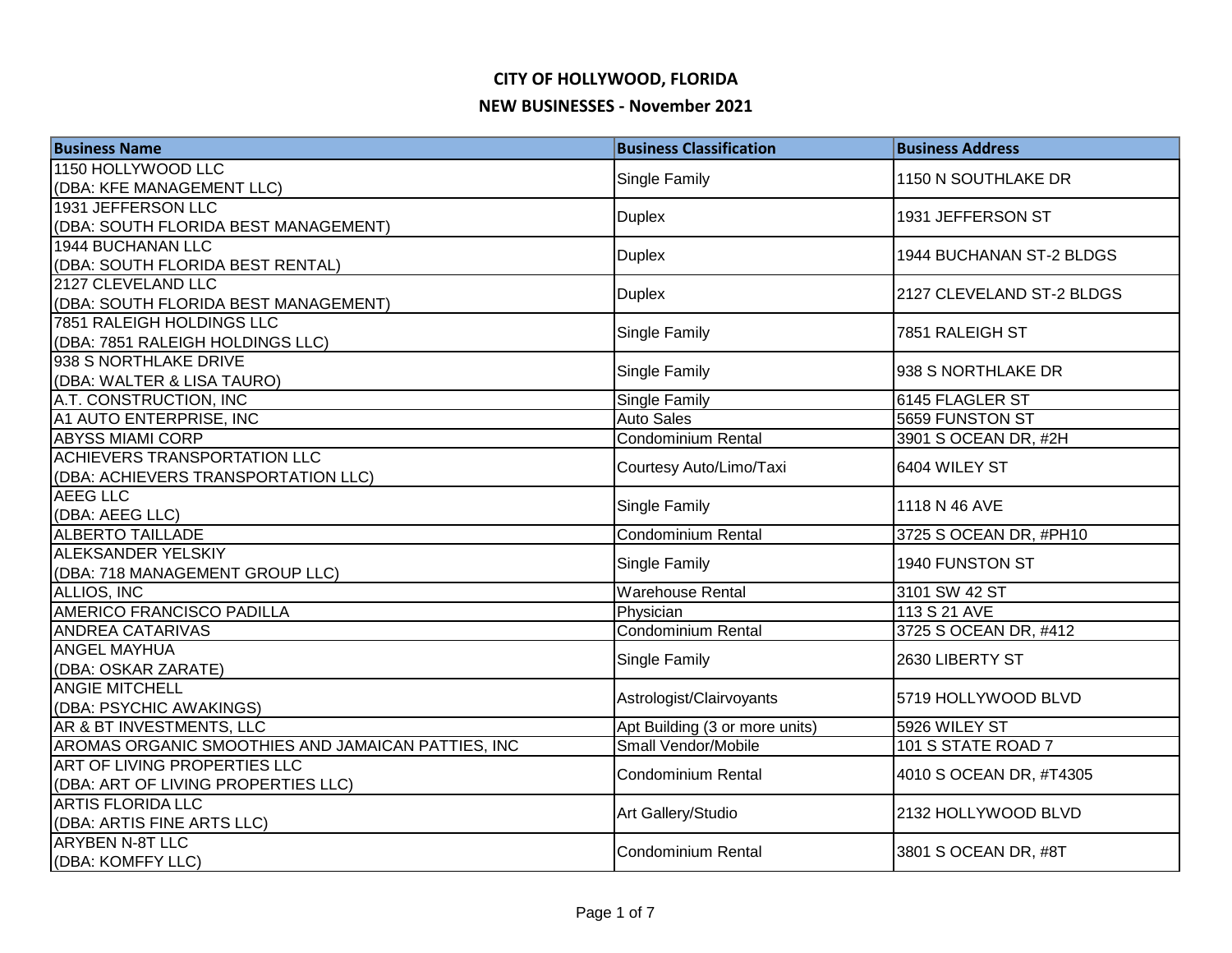| <b>Business Name</b>                                | <b>Business Classification</b>    | <b>Business Address</b>  |
|-----------------------------------------------------|-----------------------------------|--------------------------|
| <b>ASSAF BARUCH LEVY</b>                            | Single Family                     | 715 HOLLYWOOD BLVD       |
| (DBA: SUPERVILLA LP)                                |                                   |                          |
| <b>ASSAF LEVY</b>                                   | <b>Single Family</b>              | <b>1721 MAYO ST</b>      |
| (DBA: SUPERVILLA LP)                                |                                   |                          |
| <b>ASSAF LEVY</b>                                   | Single Family                     | 1528 FUNSTON ST          |
| (DBA: SUPERVILLA LP)                                |                                   |                          |
| <b>ASTON INVENSTMENT GROUP LLC</b>                  | <b>Single Family</b>              | 7091 TYLER ST            |
| ATIF WAHEED & PHIROZA ALI                           | Condominium Rental                | 3725 S OCEAN DR, #1219   |
| <b>ATLAS CATERING GROUP LLC</b>                     | Restaurant/Bar                    | 1940 N 30 RD             |
| (DBA: TRAVELING FARMS)                              |                                   |                          |
| AUTO DIAGNOSTICS & SOLUTIONS, INC.                  | Repair/Auto Body                  | 5840 WASHINGTON ST       |
| <b>BEST SUNNY VACATION RENTALS</b>                  | <b>Commercial Rental Units</b>    | 3901 S OCEAN DR, #9B     |
| (DBA: BEST SUNNY VACATION RENTALS)                  |                                   |                          |
| BEYOND BEAUTY AESTHETICS AND WELLNESS LLC           | Alternative Medicine              | 3325 HOLLYWOOD BLVD      |
| <b>BLACKMONT HOLDINGS LLC</b>                       | Single Family                     | 1955 THOMAS ST           |
| (DBA: BLACKMONT HOLDINGS LLC)                       |                                   |                          |
| <b>BMS WORLDS INVESTMENT, LLC</b>                   | Single Family                     | 3370 N 36 PL             |
| (DBA: 1 OF 1 AUTO INC)                              |                                   |                          |
| <b>BOLARES LLC</b>                                  | <b>Condominium Rental</b>         | 3901 S OCEAN DR, #2W     |
| (DBA: BOLARES LLC)                                  |                                   |                          |
| BRNFOX74, INC                                       | <b>Beauty Parlor</b>              | 2 OAKWOOD BLVD, BLDG 190 |
| (DBA: HAIRPORT)                                     |                                   |                          |
| <b>BROWARD REALTY LIMITED PARTNERSHIP</b>           | <b>Commercial Rental Units</b>    | 1201 N 21 AVE            |
| <b>BUCAREST, LLC</b>                                | <b>Condominium Rental</b>         | 3901 S OCEAN DR, #1E     |
| CAFE 56 LLC                                         | Restaurant/Bar                    | 3850 N 46 AVE            |
| (DBA: CAFE 56 LLC)                                  | <b>Commercial Rental Units</b>    |                          |
| <b>CASA MAYA INVESTMENTS LLC</b><br><b>CHIBILLC</b> |                                   | 5840 PLUNKETT ST         |
| (DBA: THE PANDA CUP STUDIO)                         | Art Gallery/Studio                | 2100 VAN BUREN ST, #104  |
| <b>CHIQUITA PRESIDENTE LLC</b>                      |                                   |                          |
| (DBA: BIG SHOT SUBS)                                | Restaurant/Bar                    | 5400 S STATE ROAD 7      |
| <b>CITY FURNITURE INC</b>                           |                                   |                          |
| (DBA: CITY FURNITURE INC)                           | <b>Furniture/Houseware Stores</b> | 3800 OAKWOOD BLVD        |
| <b>CLIFTON ROACH</b>                                |                                   |                          |
| (DBA: C ROACH ENTERPRISES LLC)                      | Single Family                     | 5221 TYLER ST            |
| <b>CM6 COMPANY</b>                                  |                                   |                          |
| (DBA: EMPIRE TINTING ETC.)                          | <b>Window Tinting</b>             | 5608 DEWEY ST            |
| CMA INTERACTIVE, CORP                               | <b>Computer Services</b>          | 2037 HARRISON ST         |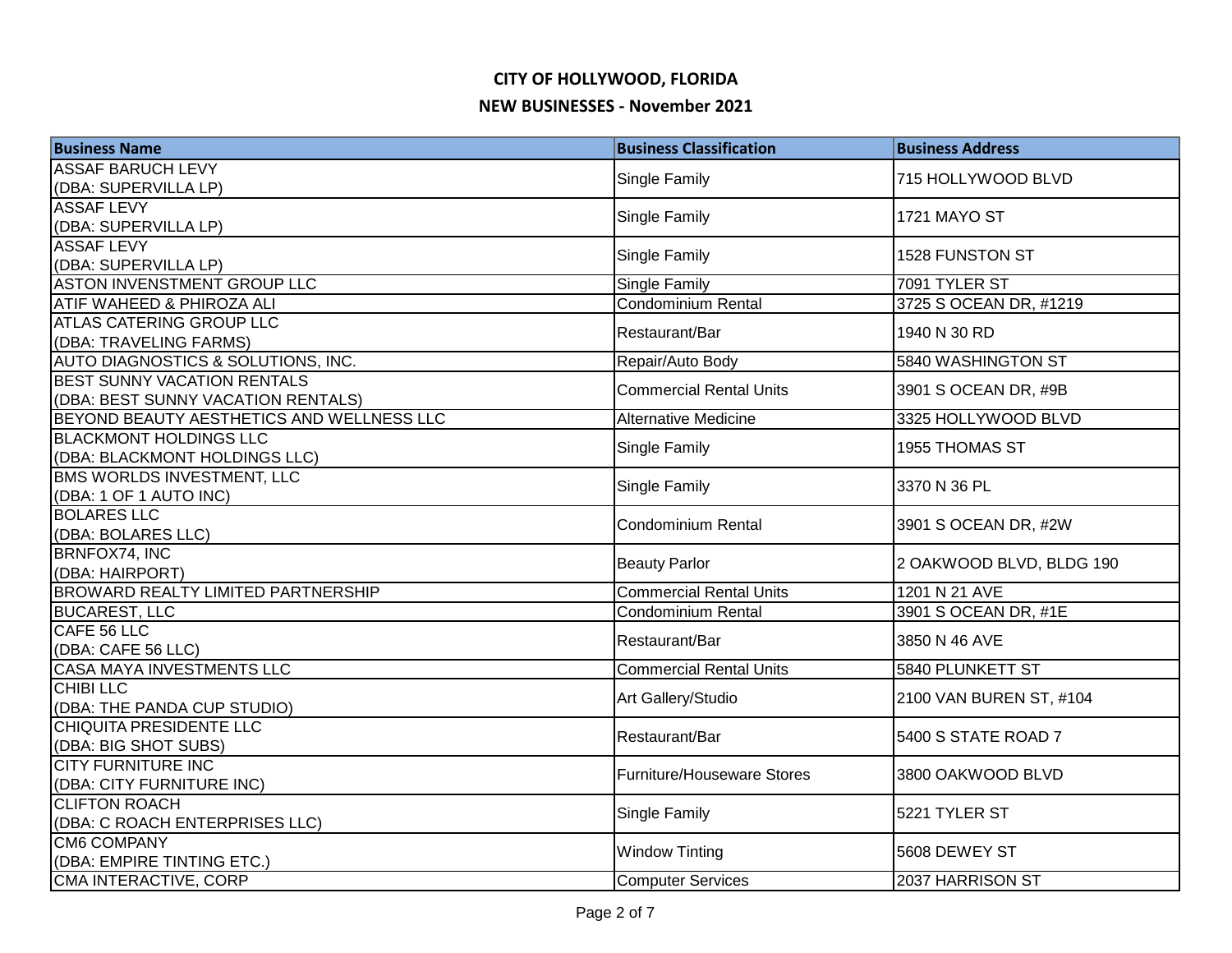| <b>Business Name</b>                         | <b>Business Classification</b>                    | <b>Business Address</b>  |
|----------------------------------------------|---------------------------------------------------|--------------------------|
| <b>COHEN, TAL &amp; LEE</b>                  | Single Family                                     | 1179 HAYES ST            |
| (DBA: LEE MELECHSON COHEN)                   |                                                   |                          |
| COOL BLUE PRESSURE WASHING, LLC              | <b>Pressure Cleaning</b>                          | 7439 ROOSEVELT ST        |
| (DBA: COOL BLUE PRESSURE WASHING, LLC)       |                                                   |                          |
| DANIA INTERNATIONAL INVESTMENTS, LLC         | <b>Condominium Rental</b>                         | 777 N OCEAN DR, #N207    |
| <b>DANIELLA MIAMI, INC</b>                   | <b>Condominium Rental</b>                         | 4111 S OCEAN DR, #UPH5   |
| <b>DARIA SKORY</b>                           | Single Family                                     | 1341 FUNSTON ST          |
| <b>DEMAR WAYNE PATRICK</b>                   | Single Family                                     | 1948 ROOSEVELT ST        |
| (DBA: SAXHOMES LLC)                          |                                                   |                          |
| DUPREE INTERNATIONAL TRADING, LLC            | Import/Export                                     | 2719 HOLLYWOOD BLVD      |
| <b>EKATERINA SHKLOVSKAYA</b>                 | Internet Sales                                    | 2101 S OCEAN DR, #2408   |
| (DBA: FRUGESS)                               |                                                   |                          |
| <b>ELAINE HIRSCH</b>                         | Condominium Rental                                | 1900 VAN BUREN ST, #304B |
| <b>EXPRESS MARKETING LLC</b>                 | <b>Distribution Office</b>                        | 4036 N 29 AVE            |
| (DBA: SLIDING DOORS EXPRESS)                 |                                                   |                          |
| <b>EZAIR GROUP, LLC</b>                      | <b>Duplex</b>                                     | 1727 JOHNSON ST, #1-2    |
| (DBA: EZAIR GROUP, LLC)                      |                                                   |                          |
| FAITH HEALTH CARE SERVICES LLC               | Home Health Care Agency                           | 4601 SHERIDAN ST         |
| FIRST CLASS BUILDING CORP                    | <b>Condominium Rental</b>                         | 3901 S OCEAN DR, #14A    |
| (DBA: HOLDING GROUP USA)                     |                                                   |                          |
| <b>FLAME AUTO GROUP LLC</b>                  | Car/Truck Lease/Rental                            | 2105 FLETCHER ST         |
| <b>FLORIDA SUITES LLC</b>                    | Single Family                                     | 7831 HOPE ST             |
| (DBA: FLORIDA SUITES LLC)                    |                                                   |                          |
| FORWARD INVESTMENTS, LLC                     | Massage Parlor/Salon                              | 5450 S STATE ROAD 7      |
| (DBA: CASINO MASSAGE & SPA)                  |                                                   |                          |
| <b>FUSTES VETERINARY SERVICES, CORP</b>      | Commercial Rental Units                           | 3599 HOLLYWOOD BLVD      |
| <b>GAAD INVESTMENT LLC</b>                   | Single Family                                     | 4027 FILLMORE ST         |
| (DBA: CASA RUSTICA)                          |                                                   |                          |
| <b>GAL MANAGEMENT</b>                        | Single Family                                     | 2802 JACKSON ST          |
| (DBA: GAL MANAGEMENT)<br><b>GAL VENTURES</b> |                                                   |                          |
| <b>GALINA BARRY</b>                          | <b>Single Family</b><br><b>Condominium Rental</b> | 2650 SCOTT ST            |
| <b>GARRICK VOLPIN</b>                        |                                                   | 3801 S OCEAN DR, #2J     |
|                                              | <b>Commercial Rental Units</b>                    | 3901 S OCEAN DR, #11W    |
| (DBA: 2JALSUSA)<br><b>GASTRO HEALTH, LLC</b> | <b>Medical Office</b>                             | 7261 SHERIDAN ST, #100C  |
| <b>GIL ITZHAK ELIAS</b>                      | <b>Single Family</b>                              | 2813 DEWEY ST-2 BLDG     |
| <b>GLORIA NICHOLLS REV TR</b>                |                                                   |                          |
| (DBA: RITZ APARTMENTS)                       | Apt Building (3 or more units)                    | 1815 N 19 AVE, #1-8      |
|                                              |                                                   |                          |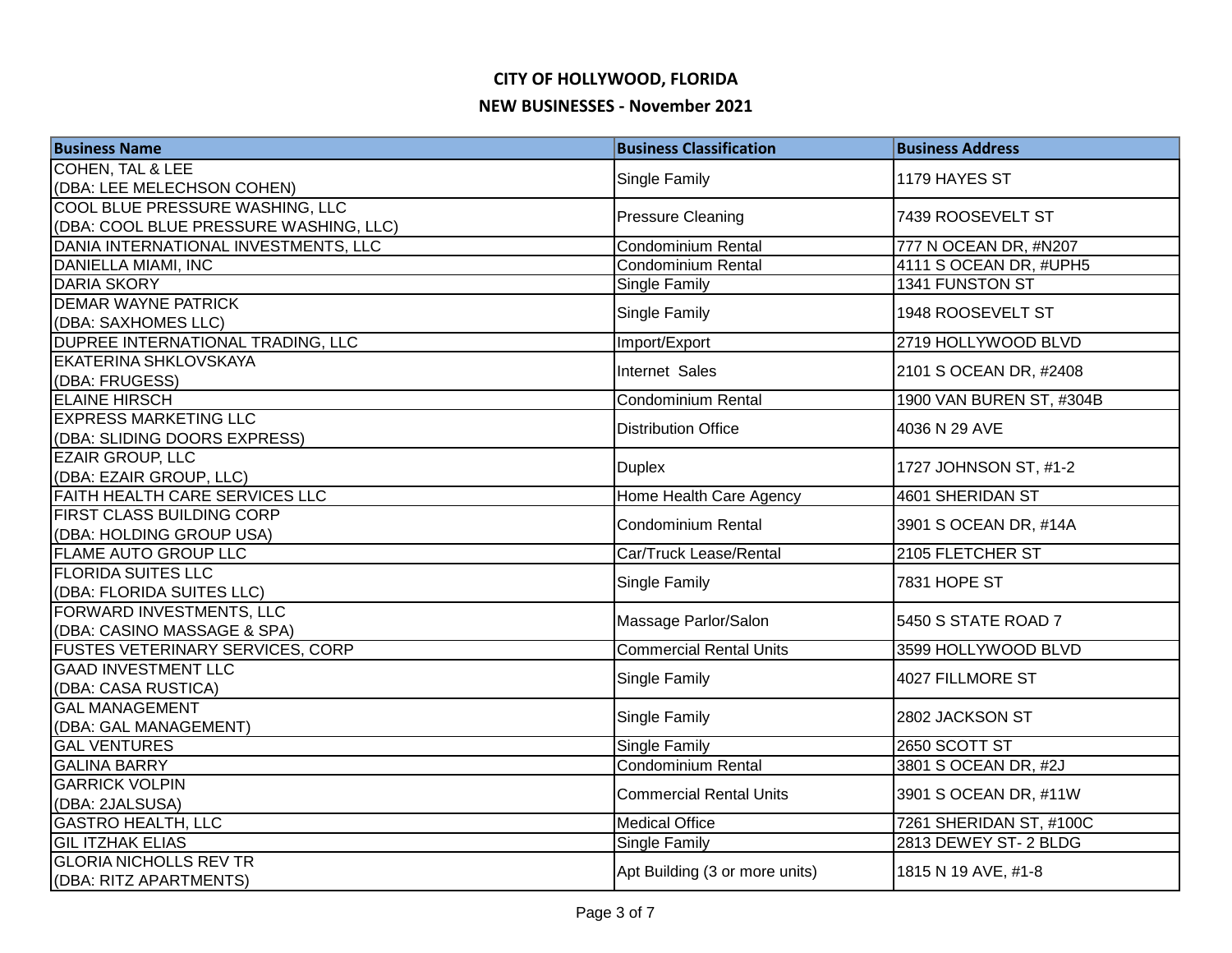| <b>Business Name</b>                                  | <b>Business Classification</b>     | <b>Business Address</b>  |
|-------------------------------------------------------|------------------------------------|--------------------------|
| <b>GOLDEN BEACH HOLDINGS INC</b>                      | <b>Single Family</b>               | 4811 ADAMS ST            |
| GOLDEN TOUCH AUTO SPA                                 | Car Wash & Detail                  |                          |
| (DBA: GOLDEN TOUCH AUTO SPA)                          |                                    | 1625 S FEDERAL HWY       |
| HANDS CONSTRUCTOR CORP                                | Floor Installation                 | 1919 VAN BUREN ST, #714A |
| (DBA: HANDS CONSTRUCTOR CORP)                         |                                    |                          |
| HOLLYWOOD 777 LLC                                     | <b>Condominium Rental</b>          | 777 N OCEAN DR, #S510    |
| (DBA: HOLLYWOOD 777 LLC)                              |                                    |                          |
| HOLLYWOOD HOSPITALITY CORP.                           | Management Company                 | 1826 RODMAN ST           |
| IMPERIAL FOOD SALES AND CONSULTING LLC.               | <b>Broker/Service</b>              | 5900 SW 33 AVE           |
| (DBA: IMPERIAL FOOD SALES AND CONSULTING LLC.)        |                                    |                          |
| IMPORFARALLONES INVESTMENT, INC                       | <b>Condominium Rental</b>          | 101 N OCEAN DR, #510     |
| INVENTORY SALES CLOUD, INC.                           | Internet/Web design                | 1270 S 13 AVE            |
| <b>INVERSIONES ESCADILLA LLC</b>                      | Repair/Auto Body                   | 5712 FUNSTON ST          |
| (DBA: SUPERIOR AUTOMOTIVE TRAINING)                   |                                    |                          |
| <b>IRAJ VATAN-NAVAZ</b>                               | Single Family                      | 1607 HAYES ST            |
| (DBA: GREEN STAR INVESTMENT LLC)                      |                                    |                          |
| <b>ISRACARLLC</b>                                     | Car/Truck Lease/Rental             | 5355 SW 34 WAY           |
| J.V.G., CORP                                          | Contractor/General                 | 1990 JACKSON ST, #103    |
| <b>JEOVANNY RODRIGUEZ</b>                             | Condominium Rental                 | 1201 S OCEAN DR, #312N   |
| <b>JESKA JACKSON RAYBOY</b>                           | <b>Single Family</b>               | 5512 MCKINLEY ST         |
| <b>JORDAN HAMILTON</b>                                | <b>Single Family</b>               | 1820 N 48 AVE            |
| (DBA: HOLLYWOOD CAPITAL INVESTMENTS LLC)              |                                    |                          |
| <b>JOSEPH WILLIAMS</b>                                | Lawn Maintenance                   | 2036 TAYLOR ST           |
| <b>JOSHUA GIANCARLO</b>                               | <b>Duplex</b>                      | 5804 GRANT ST            |
| <b>KRISTINA L BAUGH</b>                               | <b>Single Family</b>               | 2641 FUNSTON ST          |
| <b>LANDSTEINER GOMES</b>                              | Single Family                      | 1922 GARFIELD ST         |
| LBS PRODUCTION HOLDINGS LLC                           | <b>Wholesale Merchandise</b>       | 3001 GREENE ST           |
| LEVI GREEN HOLLYWOOD LLC & MIRIAM GREEN HOLLYWOOD LLC | Apt Building (3 or more units)     | 328 ROOSEVELT ST, #1-4   |
| <b>LYFAR CORAL LLC</b>                                | Condominium Rental                 | 101 N OCEAN DR, #668     |
| <b>MARIA CASELLAS</b>                                 | Condominium Rental                 | 321 WILSON ST, #203A     |
| (DBA: VALGAL VACATION RENTALS)                        |                                    |                          |
| MARIPOSA WHOLE HEALTH CLINIC, LLC                     | Nurse Practice/Physician Assistant | 2125 N 24 AVE            |
| (DBA: MARIPOSA WHOLE HEALTH CLINIC, LLC)              |                                    |                          |
| MARLENE GONZALEZ-LEVINE                               | Single Family                      | 734 N CRESCENT DR        |
| MARLENE GONZALEZ-LEVINE                               | <b>Single Family</b>               | 3230 CLEVELAND ST        |
| MIAMI TRENCHLESS PIPELINING CORP.                     | Contractor/Plumbing                | 1826 RODMAN ST           |
| MICHELLE BELLOPEDE                                    | <b>Single Family</b>               | 1632 CLEVELAND ST        |
| (DBA: HERNAN, DAVID OLIVERA & BELLOPEDE, MICHELLE)    |                                    |                          |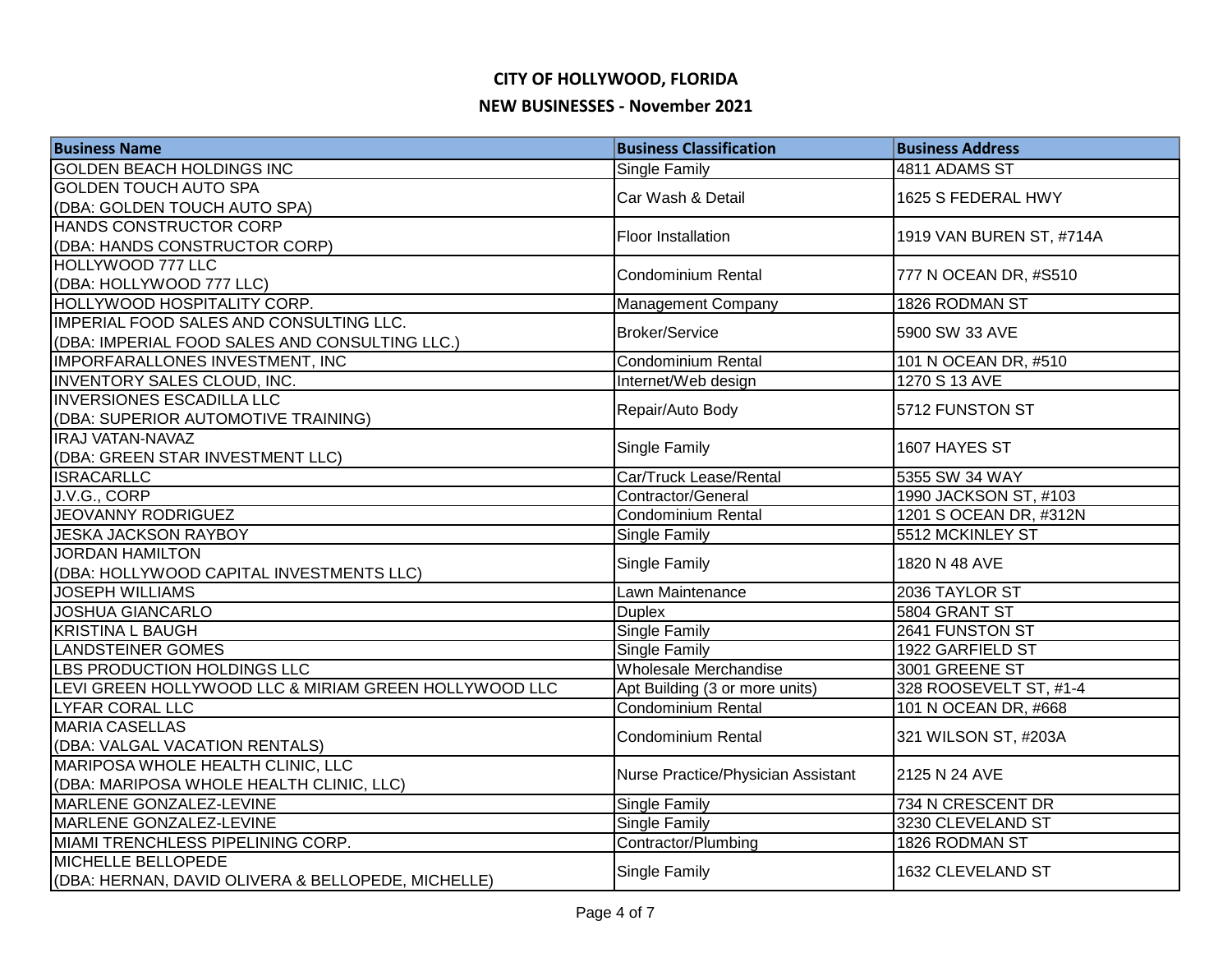| <b>Business Name</b>                                  | <b>Business Classification</b> | <b>Business Address</b>  |
|-------------------------------------------------------|--------------------------------|--------------------------|
| <b>MICHELLE QUINONEZ</b>                              | <b>Condominium Rental</b>      | 3901 S OCEAN DR, #10A    |
| (DBA: MICHELLE QUINONEZ)                              |                                |                          |
| <b>MONTAE MITCHELL</b>                                | Single Family                  | 1335 N 31 RD             |
| (DBA: MOVE AROUND MANAGEMENT)                         |                                |                          |
| <b>MYKEN, CORP</b>                                    | <b>Auto Sales</b>              | 5907 FUNSTON ST          |
| (DBA: THE BEST BOY ON WHEELS OF HLWD)                 |                                |                          |
| NATHALIE HOUDE & LORRAINE GIROUX                      | Single Family                  | 1231 WASHINGTON ST       |
| (DBA: REAL STATE PH INC.)                             |                                |                          |
| <b>NEW YORK FINEST CUTZ II</b>                        | <b>Barber Shop</b>             | 5930 THOMAS ST           |
| <b>NGUYEN, PHONG</b>                                  | Single Family                  | 1509 N 17 AVE            |
| NICK1970LLC                                           | Alterations                    | 425 S 21 AVE             |
| (DBA: NICK'S ALTERATIONS)                             |                                |                          |
| OLGA SAVELOV & MICHELLE FISHER                        | Single Family                  | 945 BANYAN DR            |
| OLGA SAVELOV & MICHELLE FISHER                        | <b>Condominium Rental</b>      | 1919 VAN BUREN ST, #304A |
| OLGA SAVELOV & VLADIMIR SAVELOV                       | Single Family                  | 1040 EUCALYPTUS DR, #6   |
| OLGA SAVELOV, VLADIMIR SAVELOV AND MICHELLE IBRAGIMOV | Single Family                  | 1070 EUCALYPTUS DR, #2   |
| PACHON JOSE                                           | Single Family                  | 2235 LIBERTY ST          |
| (DBA: ELEGANS INVESTMENT GROUP, LLC)                  |                                |                          |
| <b>PALM LIQUORS LLC</b>                               | Warehouse Rental               | 1318 N DIXIE HWY         |
| PATO HOLDINGS, CORP                                   | Condominium Rental             | 1201 S OCEAN DR, #2108N  |
| PERSAL PROPERTY IMPROVEMENTS, INC                     | Contractor/General             | 5205 CLEVELAND ST        |
| (DBA: PERSAL GENERAL CONTRACTOR)                      |                                |                          |
| PETER SOLOMON DESIGN                                  | Designer/Fashion               | 290 N FEDERAL HWY        |
| (DBA: WHAM BAM SYSTEMS LLC)                           |                                |                          |
| PINSON, JOHN                                          | Physician                      | 4500 SHERIDAN ST         |
| (DBA: PEDIATRIC ASSOCIATES)                           |                                |                          |
| POV 2 FAMILY HOLDINGS LLC                             | Single Family                  | 1144 TYLER ST            |
| <b>RANDY RODRIGUEZ</b>                                | Single Family                  | 2108 N 23 AVE-2 BLDGS    |
| <b>RDT INVESTORS LLC</b>                              | <b>Condominium Rental</b>      | 3801 S OCEAN DR, #10U    |
| (DBA: RDT INVESTORS LLC)                              |                                |                          |
| <b>RENE &amp; VIVIAN ROVIROSA</b>                     | Condominium Rental             | 3725 S OCEAN DR, #1625   |
| <b>ROSE, AMY TRSTEE</b>                               | Apt Building (3 or more units) | 1630 N 25 AVE            |
| (DBA: AM ROSE ENTERPRISE)                             |                                |                          |
| <b>SAMORA Y COTTERELL</b>                             | Apt Building (3 or more units) | 701 S 20 AVE, #1-4       |
| (DBA: SYC INVESTMENT GROUP)                           |                                |                          |
| SANTILLAN, JULIO E CLAVIJO                            | <b>Single Family</b>           | 1252 CORAL LN            |
| <b>SF 1407-11 NORTH</b>                               | <b>Duplex</b>                  | 1407 N 22 AVE            |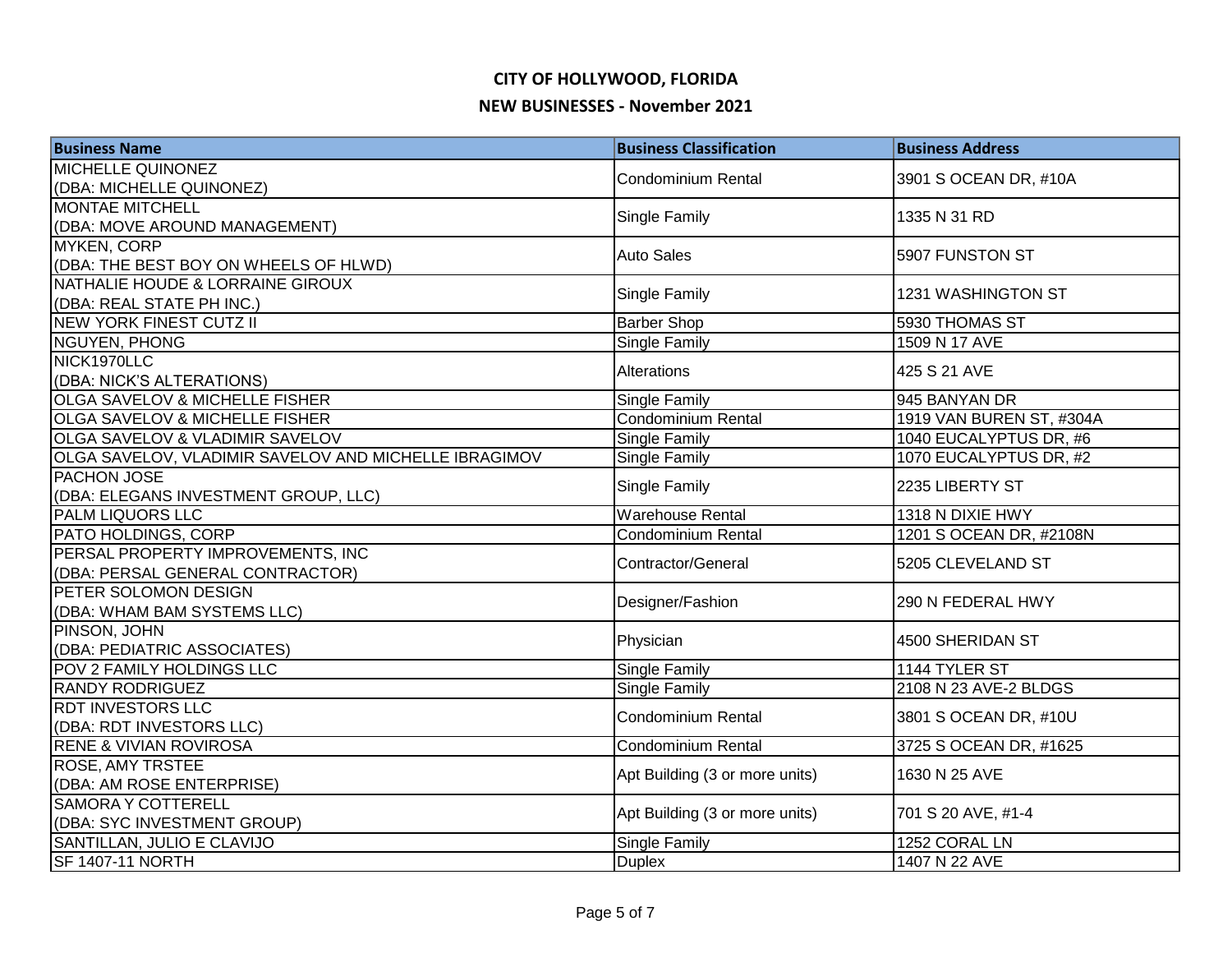| <b>Business Name</b>                              | <b>Business Classification</b> | <b>Business Address</b> |
|---------------------------------------------------|--------------------------------|-------------------------|
| SF 1919 BUCHANAN LLC                              | Apt Building (3 or more units) | 1919 BUCHANAN ST, #1-3  |
| (DBA: SOUTH FLORIDA BEST MANAGEMENT)              |                                |                         |
| SHADOWCREST PROPERTIES LLC                        | <b>Duplex</b>                  | 715 N 58 AVE            |
| (DBA: SHADOWCREST PROPERTIES LLC)                 |                                |                         |
| <b>SHAKTI DIVINE</b>                              | Internet Sales                 | 2332 FILLMORE ST, #1-6  |
| (DBA: SHAKTI DIVINE)                              |                                |                         |
| <b>SHANNON CONLY</b>                              | <b>Condominium Rental</b>      | 3901 S OCEAN DR, #4P    |
| (DBA: N/A)                                        |                                |                         |
| SIMONA B BARTOS DO PA                             | Physician                      | 4700 SHERIDAN ST, #I    |
| (DBA: IMPERIAL DERMATOLOGY)<br><b>SISSON YAEL</b> |                                |                         |
| (DBA: AP PRODUCTION GROUP LLC)                    | Single Family                  | 2015 N 32 AVE           |
| <b>SKY DO PROPERTIES LLC</b>                      |                                |                         |
| (DBA: SKY DO PROPERTIES)                          | Single Family                  | 1320 N 22 AVE           |
| SKY INT'L, INC                                    |                                |                         |
| (DBA: HOLLYWOOD FOOD MART)                        | Grocery/Convenience Store      | 815 S 21 AVE            |
| <b>SKYROAD MOVING LLC</b>                         | Moving Company                 | 740 N 69 WAY            |
| <b>SOFLOKIDS</b>                                  | Internet Sales                 | 2747 DEWEY ST           |
| SOUTH FLORIDA RENTAL MANAGEMENT                   |                                |                         |
| (DBA: 3JD MANAGEMENT)                             | Apt Building (3 or more units) | 1111 N 22 AVE           |
| SQUARE RESOURCES, LLC                             | <b>Condominium Rental</b>      | 101 N OCEAN DR, #576    |
| <b>STYLO M, LLC</b>                               | Condominium Rental             | 4111 S OCEAN DR, #2908  |
| <b>SUCCESS MANAGEMENT INC</b>                     |                                | 1601 S 16 AVE           |
| (DBA: VACATION RENTAL MIAMI INC)                  | Single Family                  |                         |
| <b>SUE HEAVEN LLC</b>                             | <b>Condominium Rental</b>      | 3801 S OCEAN DR, #7N    |
| <b>THERESA COSTA</b>                              | Single Family                  | 1211 ADAMS ST           |
| <b>THOMAS BUETIKOFER</b>                          | Single Family                  | 416 N RAINBOW DR        |
| (DBA: ARCO IRIS RAINBOW DRIVE)                    |                                |                         |
| <b>TITO'S MARKET LLC</b>                          | Grocery/Convenience Store      | 777 N OCEAN DR, #N108   |
| <b>TLCP HOLDINGS LLC</b>                          | Single Family                  | 929 N SOUTHLAKE DR      |
| (DBA: KFE MANAGEMENT LLC)                         |                                |                         |
| <b>TOMER ARIE</b>                                 | Single Family                  | 2435 TAYLOR ST          |
| <b>TONY'S BAKING SERVICES</b>                     | 9135 Catering/Take Out Food    | 2021 PEMBROKE RD        |
| (DBA: AZUCAR BAKERY & CAFE)                       |                                |                         |
| TOWER CONSTRUCTION MANAGEMENT LLC                 | Contractor/Construction        | 2611 LIBERTY ST         |
| <b>TRAVEL WORLD WIDE</b>                          | Single Family                  | 3701 GREENWAY DR        |
| TRIDENT BUILDING LLC                              | <b>Condominium Rental</b>      | 3901 S OCEAN DR, #12Q   |
| (DBA: 2JALS USA CORP)                             |                                |                         |